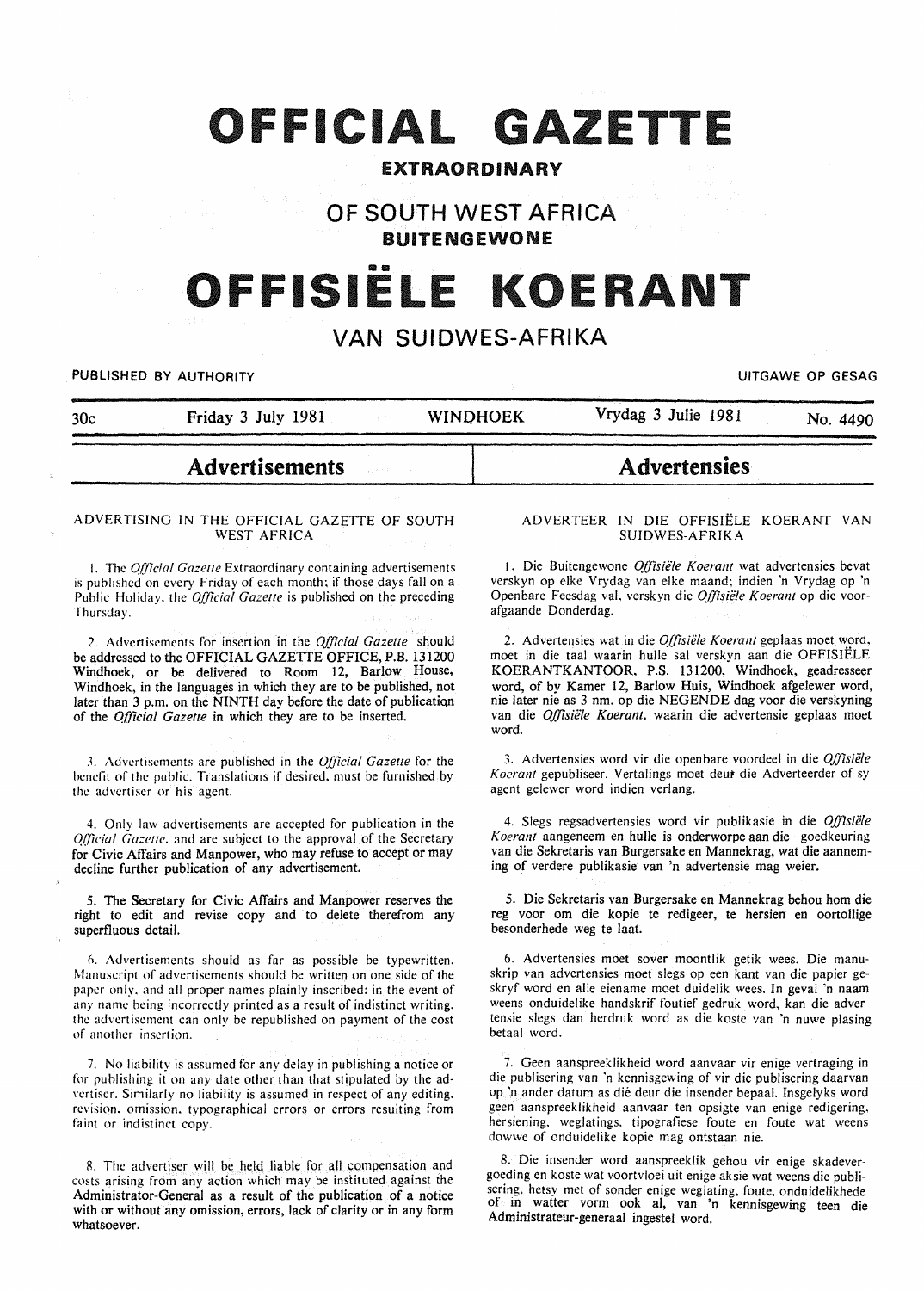9. The subscription for the *Official Gazette* is Rl2,50 per annum, post free in this Territory and the Republic of South Africa, obtainable from Messrs. The Suidwes-Drukkery Limited, P.O. Box 2196, Windhoek. Postage must be prepaid by overseas subscr! bers. Single copies of the *Official Gazette* may be obtained from The Suidwes-Drukkery, Limited, P. 0. Box 2196, Windhoek, at the rrice of 30 c per copy. Copies are kept in stock for only two years.

10. The charge for the insertion of notices is as follows and is 1 ayable in the form of cheques, bills, postal or money orders:

#### LIST OF FIXED TARIFF RATES

| Standardised notices                                                                                                                                                                          | Rate per<br>insertion |
|-----------------------------------------------------------------------------------------------------------------------------------------------------------------------------------------------|-----------------------|
|                                                                                                                                                                                               | R                     |
| Administration of Estates Acts notices: Forms J. 297                                                                                                                                          |                       |
|                                                                                                                                                                                               | 2,00                  |
|                                                                                                                                                                                               | 5,00                  |
|                                                                                                                                                                                               | 5,00                  |
| Change of name (four insertions)                                                                                                                                                              | 25,00                 |
|                                                                                                                                                                                               | 6,00                  |
| Insolvency Act and Company Acts notices: J 28, J 29,                                                                                                                                          | 4,00                  |
| N.B. - Forms 2 and 6 - additional statements ac-<br>cording to word count table, added to the basic<br>tariff.                                                                                |                       |
|                                                                                                                                                                                               |                       |
| Naturalisation notices (including a reprint for the ad-                                                                                                                                       | 2,00                  |
|                                                                                                                                                                                               | 2.00                  |
| Slum Clearance Court notices, per premises                                                                                                                                                    | 4,00                  |
| Third party insurance claims for compensation                                                                                                                                                 | 2.50                  |
| Unclaimed moneys - only in the extraordinary<br>Official Gazette, closing date 15 January (per en-                                                                                            |                       |
| try of "name, address and amount")                                                                                                                                                            | 0,80                  |
| Non-standardised notices                                                                                                                                                                      |                       |
| Company notices:                                                                                                                                                                              |                       |
| Short notices: Meetings, resolutions, offer of com-<br>promise, conversion of company, voluntary<br>windings-up; closing of transfer or members'<br>registers and/or declaration of dividends | 11,00                 |
| Declaration of dividend with profit statements, in-                                                                                                                                           |                       |
| Long notices: Transfers, changes with respect to                                                                                                                                              | 25,00                 |
| shares or capital, redemptions, resolutions, volun-                                                                                                                                           |                       |
|                                                                                                                                                                                               | 37.00                 |
| Liquidator's and other appointees' notices<br>Liquor Licence notices (in extraordinary Gazettes,                                                                                              | 7.00                  |
| viz. June/Tvl, November/Cape, January/O.F.S.,<br>April/Natal), per bilingual application                                                                                                      | 7.00                  |
| Orders of the Court:<br>Provisional and final liquidations or sequestra-                                                                                                                      |                       |
|                                                                                                                                                                                               | 14,00                 |
| Reductions or changes in capital mergers, offer of                                                                                                                                            |                       |
| Judicial managements, curator bonis and similar                                                                                                                                               | 37,00                 |
|                                                                                                                                                                                               | 37,00                 |
|                                                                                                                                                                                               | 4,00                  |
| Supersessions and discharge of petitions (J 158)                                                                                                                                              | 4,00                  |
| Sales in execution and other public sales:                                                                                                                                                    | 18,00                 |
| Public auctions, sales and tenders:                                                                                                                                                           |                       |
|                                                                                                                                                                                               | 6,00<br>15,00         |
|                                                                                                                                                                                               |                       |

9. Die jaarlikse intekengeld op die *Offisiële Koerant* is R12.50 posvry in hierdie Gebied en die Republiek van Suid-Afrika, verkrygbaar by die here Die Suidwes-Drukkery Beperk, Posbus 2196, Windhoek. Oorsese intekenaars moet posgeld vooruit betaal. Enkel eksemplare van die *Offisiele Koerant* is verkrygbaar van die here Die Suidwes-Drukkery Beperk, Posbus 2196, Windhoek, teen 30c per eksemplaar. Eksemplare word vir slegs twee jaar in voorraad gehou.

10. Die koste vir die plasing van kennisgewings is soos volg en is betaalbaar by wyse van tjeks, wissels, pos- of geldorders:

#### **LYS VAN VASTE TARIEWE**

| Gestandaardiseerde kennisgewings                                                                                                                                                                                                                                                                                                                                                                                                                                                                                                                                | Tarief per<br>plasing |
|-----------------------------------------------------------------------------------------------------------------------------------------------------------------------------------------------------------------------------------------------------------------------------------------------------------------------------------------------------------------------------------------------------------------------------------------------------------------------------------------------------------------------------------------------------------------|-----------------------|
|                                                                                                                                                                                                                                                                                                                                                                                                                                                                                                                                                                 | R                     |
|                                                                                                                                                                                                                                                                                                                                                                                                                                                                                                                                                                 | 6.00<br>5,00          |
| Boedelwettekennisgewings: Vorms J. 297, J. 295, J.                                                                                                                                                                                                                                                                                                                                                                                                                                                                                                              |                       |
|                                                                                                                                                                                                                                                                                                                                                                                                                                                                                                                                                                 | 2.00                  |
| Derdeparty-assuransie-eise om skadevergoeding<br>Insolvensiewet- en maatskappywettekennisgewings: J                                                                                                                                                                                                                                                                                                                                                                                                                                                             | 2.50                  |
|                                                                                                                                                                                                                                                                                                                                                                                                                                                                                                                                                                 | 4.00                  |
| L.W. - Vorms 2 en 6 - bykomstige verklarings<br>volgens woordetal-tabel, toegevoeg tot die basiese<br>tarief.                                                                                                                                                                                                                                                                                                                                                                                                                                                   |                       |
| Naamsverandering (vier plasings)                                                                                                                                                                                                                                                                                                                                                                                                                                                                                                                                | 25.00                 |
| Naturalisasiekennisgewings (insluitende 'n herdruk vir                                                                                                                                                                                                                                                                                                                                                                                                                                                                                                          |                       |
| Onopgeëiste geld — slegs in die buitengewone Offi-                                                                                                                                                                                                                                                                                                                                                                                                                                                                                                              | 2.00                  |
| siële Koerant, sluitingsdatum 15 Januarie (per in-<br>skrywing van "naam, adres en bedrag")                                                                                                                                                                                                                                                                                                                                                                                                                                                                     |                       |
|                                                                                                                                                                                                                                                                                                                                                                                                                                                                                                                                                                 | 0.80                  |
| Slumopruimingshofkennisgewings, per perseel                                                                                                                                                                                                                                                                                                                                                                                                                                                                                                                     | 5,00                  |
| Verlore lewensversekeringspolisse                                                                                                                                                                                                                                                                                                                                                                                                                                                                                                                               | 4,00<br>2.00          |
|                                                                                                                                                                                                                                                                                                                                                                                                                                                                                                                                                                 |                       |
| Nie-gestandaardiseerde kennisgewings<br>Dranklisensie-kennisgewings (in buitengewone Offi-<br>siële koerante, t.w. Junie/Tvl. November/Kaap,<br>Januarie/O.V.S., April/Natal) per tweetalige aan-                                                                                                                                                                                                                                                                                                                                                               |                       |
|                                                                                                                                                                                                                                                                                                                                                                                                                                                                                                                                                                 | 7,00                  |
| Geregtelike en ander openbare verkope:                                                                                                                                                                                                                                                                                                                                                                                                                                                                                                                          |                       |
|                                                                                                                                                                                                                                                                                                                                                                                                                                                                                                                                                                 | 18.00                 |
| Openbare veilings, verkope en tenders:                                                                                                                                                                                                                                                                                                                                                                                                                                                                                                                          |                       |
|                                                                                                                                                                                                                                                                                                                                                                                                                                                                                                                                                                 | 6,00                  |
|                                                                                                                                                                                                                                                                                                                                                                                                                                                                                                                                                                 | 15,00                 |
|                                                                                                                                                                                                                                                                                                                                                                                                                                                                                                                                                                 | 23,00                 |
| Handelsmerke in Suidwes-Afrika                                                                                                                                                                                                                                                                                                                                                                                                                                                                                                                                  | 11,00                 |
| Likwidateurs en ander aangesteldes se kennisgewings                                                                                                                                                                                                                                                                                                                                                                                                                                                                                                             | 7.00                  |
|                                                                                                                                                                                                                                                                                                                                                                                                                                                                                                                                                                 |                       |
|                                                                                                                                                                                                                                                                                                                                                                                                                                                                                                                                                                 |                       |
|                                                                                                                                                                                                                                                                                                                                                                                                                                                                                                                                                                 |                       |
|                                                                                                                                                                                                                                                                                                                                                                                                                                                                                                                                                                 |                       |
|                                                                                                                                                                                                                                                                                                                                                                                                                                                                                                                                                                 |                       |
|                                                                                                                                                                                                                                                                                                                                                                                                                                                                                                                                                                 |                       |
|                                                                                                                                                                                                                                                                                                                                                                                                                                                                                                                                                                 | 25,00                 |
|                                                                                                                                                                                                                                                                                                                                                                                                                                                                                                                                                                 |                       |
|                                                                                                                                                                                                                                                                                                                                                                                                                                                                                                                                                                 |                       |
|                                                                                                                                                                                                                                                                                                                                                                                                                                                                                                                                                                 | 37.00                 |
| Orders van die Hof:                                                                                                                                                                                                                                                                                                                                                                                                                                                                                                                                             |                       |
|                                                                                                                                                                                                                                                                                                                                                                                                                                                                                                                                                                 | 14.00                 |
| Verlatings of veranderings in kapitaal, samesmel-                                                                                                                                                                                                                                                                                                                                                                                                                                                                                                               |                       |
| tings, aanbod van skikking                                                                                                                                                                                                                                                                                                                                                                                                                                                                                                                                      | 37,00                 |
| Maatskappykennisgewings:<br>Kort kennisgewings: Vergaderings, besluite, aan-<br>bod van skikking, omskepping van maatskappy,<br>vrywillige likwidasies, ens.; sluiting van oordrag-<br>of lederegisters en/of verklarings van dividende<br>Verklaring van dividende met profytstate, notas in-<br>gesluit<br>Lang kennisgewings: Oordragte, veranderings met<br>betrekking tot aandele of kapitaal, aflossings, be-<br>sluite, vrywillige likwidasies<br>Voorlopige en finale likwidasies of sekwestrasies<br>Geregtelike besture, kurator bonis en soortgelyke | 11,00                 |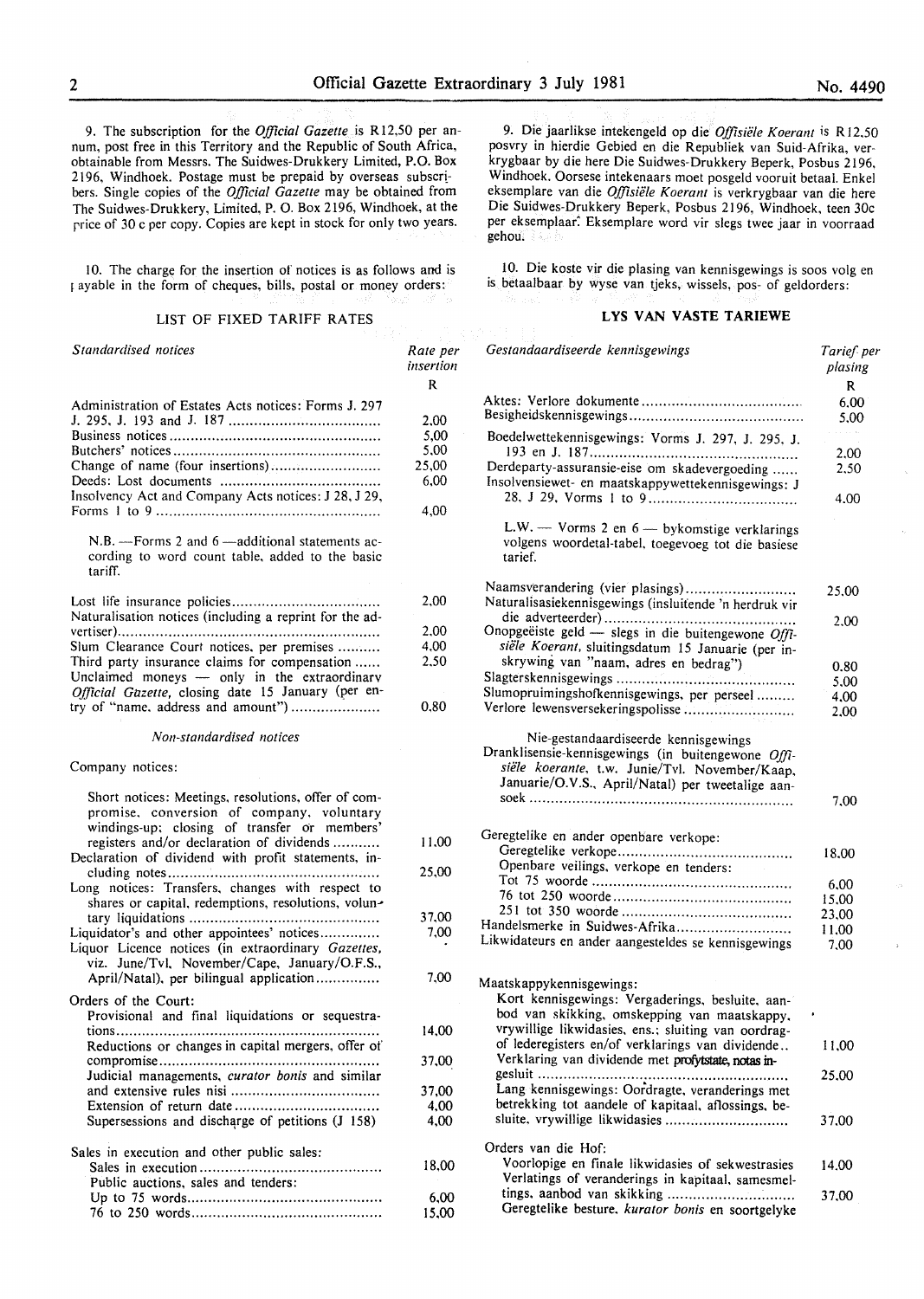| 23.00 |
|-------|
| 11.00 |

#### Vorrn/Form J 187

#### LIQUIDATION AND DISTRIBUTION ACCOUNTS IN DECEASED ESTATES LYING FOR INSPECTION

In terms of section 35(5) of Act 66 of 1965, notice is hereby given that copies of the liquidation and distribution accounts (first and final, *'unless otherwise stated)* in the estates specified below will be open for the inspection of all persons interested therein for a period of 21 days (or shorter or longer *if specially stated)* from the date specified or from the date of publication hereof, whichever may be the later, and at the offices of the Masters and Magistrates as stated.

Should no objection thereto be lodged with the Masters concern ed during the specified period, the executors will proceed to make payments in accordance with the accounts.

33/81 - PIETERSE Lydia Ellen 191120 0063 20 1 Posbus 401. Windhoek Frederick Charles Pieterse 150129 *5055* 20 2 Windhoek F. M. Oehl Windhoek

22/81 - PALMER (voorheen Wessels, Gebore van Deventer) Susanna Maria 220224 0008 003 Fanie du Plessisstraat 39, Olympia, Windhoek John Robert Palmer 360305 *5005* 001 Windhoek R. H. Meyeridricks, Santamtrust Beperk, Posbus 4333, Kaapstad.

#### Vorm/Form J 193 NOTICE TO CREDITORS IN DECEASED ESTATES

All persons having claims against the estates mentioned below are hereby called upon to lodge their claims with the executors concerned, within 30 days (or otherwise as indicated) calculated from the date of publication hereof. The information is given in the following order: Estate number, surname and christian names, date of birth, identity number, last address, date of death; surviving spouse's names. surname date of birth and identity number; name and address of executor or authorised agent, period allowed for lodgement of claims if *other than* 30 *days.* 

51/81 - LANGMAN Daniël 30-10-1953 Windhoek Drimiopsis (S.A. Weermag, Ovamboland, SWA) 24-08-1980 R. H. Meyeridricks, Santamtrust Bpk Posbus 4333 Kaapstad

|                                                    | 37.00 |
|----------------------------------------------------|-------|
|                                                    | 4.00  |
| Tersydestellings en afwysings van petisies (J 158) | 4.00  |

#### LIKWIDASIE- EN DISTRIBUSIEREKENING IN BESTORWE BOEDELS WAT TER INSAE LE

Ingevolge artikel 35(5) van Wet 66 van 1965, word hierby kennis gegee dat duplikate van die likwidasie- en distribusierekenings (eerste en finale, *tensy anders vermeld)* in die boedels hieronder vermeld, in die kantore van die Meesters en Landdroste soos vermeld en gedurende 'n tydperk van 21 dae ( of korter of Ianger *indien spesiaal vermeld)* vanaf gemelde datums of vanaf datum van publikasie hiervan, as dit later is, ter insae lê van alle persone wat daarby belang het.

Indien binne genoemde tydperk geen besware daarteen by die be- ·okke Meesters ingedien word nie, gaan die eksekuteurs oor tot die tbetalings ingevolge gemelde rekenings.

139/81 - DAVIDS Johannes Jacobus 090219 5001 00 0 Parkstraat *55,* Karasburg, Suidwes Afrika Cornelia Davids (Gebore Steenkamp) 200711 0005 009 Karasburg Volkskas Beperk Posbus 383 Pretoria

148/81 - VON HASE Hilda 151226 0002 00 4 26, Sanderburg Street Windhoek R. G. Frohlich c/o R. P. Frohlich & Co. P.O. Box 1374 Windhoek

#### KENNISGEWING AAN KREDITEURE IN BESTORWE BOEDELS

Aile persone wat vorderinge het teen die boedels hieronder vermeld, word hierby versoek om hul vorderinge by die betrokke eksekuteurs en binne 'n tydperk van 30 dae (of andersins soos aangedui) gereken vanaf die datum van publikasie hiervan in te lewer. Die inligting word verstrek in die volgorde: Boedelnommer, familienaam en voorname, geboortedatum, persoonsnommer; laaste adres, datum oorlede; nagelate eggenoot(note) se name, familienaam, geboortedatum en persoonsnommer; naam en adres van eksekuteurs of gemagtigde agent, tydperk toegelaat vir lewering van vorderings *indien anders as* 30 *dae.* 

507/80 - FLEDERSBACHER Erwin Hermann Windhoek 20.11.1933 331120 5003 10 4 Okahandja 31.7.1980 Christa Wiltrud Fledersbacher (born Etzold) 20.2.1935 350220 0007 005 E. H. Pfeifer, c/o Fisher, Quarmby & Pfeifer, P.O. Box 37 Windhoek

Vorm/Form J 28

 $\bar{z}$ 

#### ESTATES OR COMPANIES SEQUESTRATED OR WOUND UP PROVISIONALLY

Pursuant to section 17 (4) of the Insolvency Act, 1936, and section 356 (1) of the Companies Act, 1973, notice is hereby given by the Masters of the Supreme Court that the estates or companies mentioned below have been sequestrated or wound up provisionally by order of the said Court.

#### BOEDELS OF MAATSKAPPYE WAT VOOR-LOPIG GESEKWESTREER OF GELIKWIDEER IS

Ingevolge artikel 17 (4) van die Insolvensiewet, 1936, en artikel 356 (1) van die Maatskappywet, 1973, word hierby deur die Meesters van die Hooggeregshof kennis gegee dat die boedels of maatskappye hieronder vermeld voorlopig op las van genoemde Hof gesekwestreer of gelikwideer is.

W10/81 - SWANIBIA CONSTRUCTION (PTY) LIMITED, with registered office at Swabank Building, Bülow Street, Windhoek 18th June 1981 G. H. J. Venter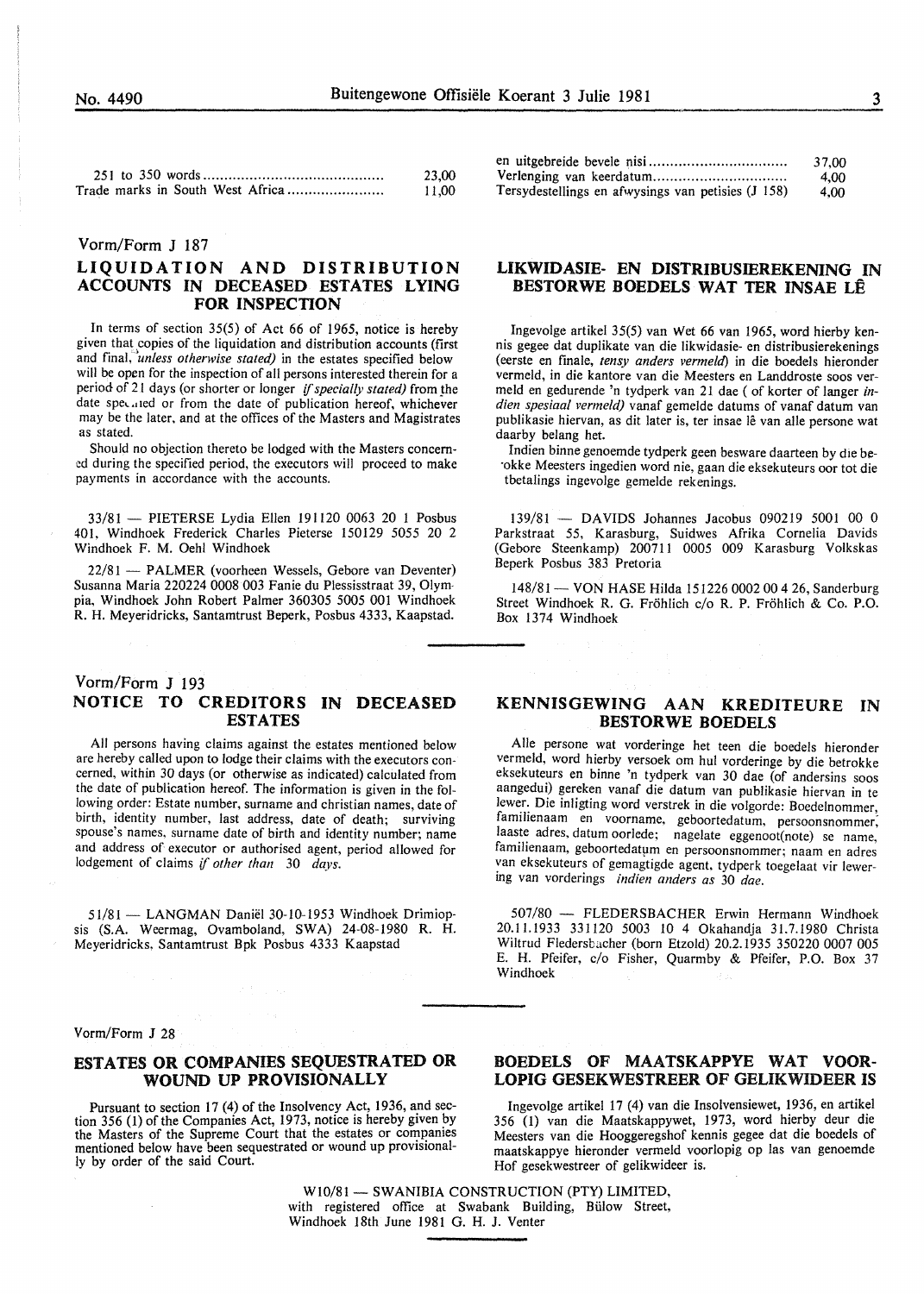#### Vorm/Form 297

#### NOTICE FOR ELECTION OF EXECUTORS AND/OR TUTORS.

#### ELECTION OF EXECUTORS AND TUTORS

The Estates of the Persons mentioned in the subjoined Schedule b, ing unrepresented, interested, interested parties are hereby given n, tice by Masters of the Supereme Courts of South Africa, that meetings will be held in the several Estates at the dates, times and places specified, for the purpose of selectings some Person of Persons, for approval by the respective Masters, as fit and proper to be appointed by them as Executors or Tutors, as the case may be.

Meetings in a town in which there is a Master's Office, will be held before the Master; elsewhere they will be held before the Magistrate.

 $N.B.$  - Items indicated by a  $*$  on the left hand side, denote the election of a Tutor; otherwise an Executor is to be elected.

220/81 - LABUSCHAGNE Aletta Catharina huisvrou 4 Junie 1981 10.00 vm lO Julie 1981 Meester van die Hooggeregshof Windhoek

#### DEEDS: LOST DOCUMENTS

Notice is hereby given in terms of the Deeds Registry Act, No. 47 of 1937, that the following applicants intend applying for a certified copy of the document(s) named and that all persons having objection to the issue of such copy are hereby requested to lodge the same in,writing with the Registrar of Deeds at the place mentioned within three weeks (and within five weeks in the case of S.W.A.) from the last publication of the notice.

Registrasie Afdeling "B" (Grootfontein) Goewermentsgrondbrief No. 963/1978 gedateer 13 September 1977 en geregistreer 21 Augustus 1978 Wilhelmina Susanna van der Smit (Gebore Snyman op 9 Desember 1912) Weduwee SEKERE Resterende Gedeelte van die Plaas BAOBAB No. 1063, Registrasie Afdeling "B" GROOT: 509,2915 hektaar Jacobus H. Greeff & Kie, Windhoek

#### Vorm/Form No. 517

#### NOTICE TO CREDITORS IN DECEASED ESTATES

All persons having claims against the estates specified in the schedule, are called upon to lodge their claims with the executors concerned within a period of 30 days (or otherwise as indicated) from the date of publication hereof.

185/81- REIN Bruce Gerald 28.3.1930 30 0328 01 0011 0 Windhoek 22.4.1981 Standard Bank SWA Ltd., Windhoek

#### KENNIS VIR VERKIESING VAN EKSEKUTEURS EN/OF VOOGDE

#### VERKIESING VAN EKSEKUTEURS EN VOOGDE

Aangesien die Boedels van die Persone vermeld in onderstaande Bylae nie verteenwoordig is nie, word hierby deur Meesters van die Hooggeregshowe van Suid-Afrika aan bleanghebbendes kennis gegee, dat byeenkomste ten opsigte van die verskillende Boedels op die datums, tye en plekke vermeld, gehou sal word met die doel om 'n Persoon of Persone te kies vir goedkeuring deur die onderskeie Meesters as geskik en bekwaam om deur hulle aangestel te word as Eksekuteurs of Voogde, na gelang van omstandighede.

In 'n stad waarin 'n Kantoor van 'n Meester is, word die byeenkoms voor die Meester gehou en in ander plekke voor die Landdros.

L.W. - Items aan die linkerkant met 'n \* gemerk, dui aan die verkiesing van 'n Voog; andersins word 'n Eksekuteur gekies.

 $226/81$  - NELL Johannes Dawid Verteenwoordiger- Total 16 Mei 1981 10 vm 10 Julie 1981 Meester van die Hooggeregshof Windhoek

#### AKTES: VERLORE DOKUMENTE

Kennis word hiermee gegee ingevolge die Registrasie van Aktes Wet, No. 47 van 1937, dat die volgende applikante voornemens is om aansoek te doen vir 'n gesertifiseerde afskrif van die genoemde dokument(e) en dat aile persone wat teen die uitreiking van sodanige afskrif beswaar maak hiermee versoek word om dit skriftelik in te dien by die Registrateur van Aktes te genoemde plek, binne drie weke (en binne vyf weke in die geval van S.W.A.) na die laaste publikasie van die kennisgewing.

Registrasie Afdeling "B" (Grootfontein) Notariële Akte van Sessie van Serwituut van Lewensvruggebruik No. 11/70 gedateer 17 Desember 1969 en geregistreer op 24 Februarie 1970 ten gunste van Else Frieda Pauline VON FLOTOW (Gebore Zaage op 22 Augustus 1917) ten opsigte van sekere (beskrywing, nommer, ligging, grootte en/of verdere besonderhede)

SEKERE Resterende Gedeelte van die Plaas Aandrus No. 832 Registrasie Afdeling "B"

GROOT: 2999,7781 hektaar Jacobus H. Greeff & Kie, Windhoek 17 Junie 1981 Windhoek

Besware in te dien by die Registrateur van Aktes, Windhoek.

#### KENNISGEWING AAN KREDITEURE IN BESTORWE BOEDELS

Aile persone wat vorderinge het teen die boedels in die bylae vermeld, word versoek om sodanige vorderings binne 'n tydperk van 30 dae (of andersins soos aangedui) vanaf die datum van publikasie hiervan by die betrokke eksekuteurs in te lewer.

218/81 - HOCK Hans Dieter 16.9.1938 380916 5043 101 Windhoek 18.5.1981 30 dae Standard Bank SWA Ltd., Windhoek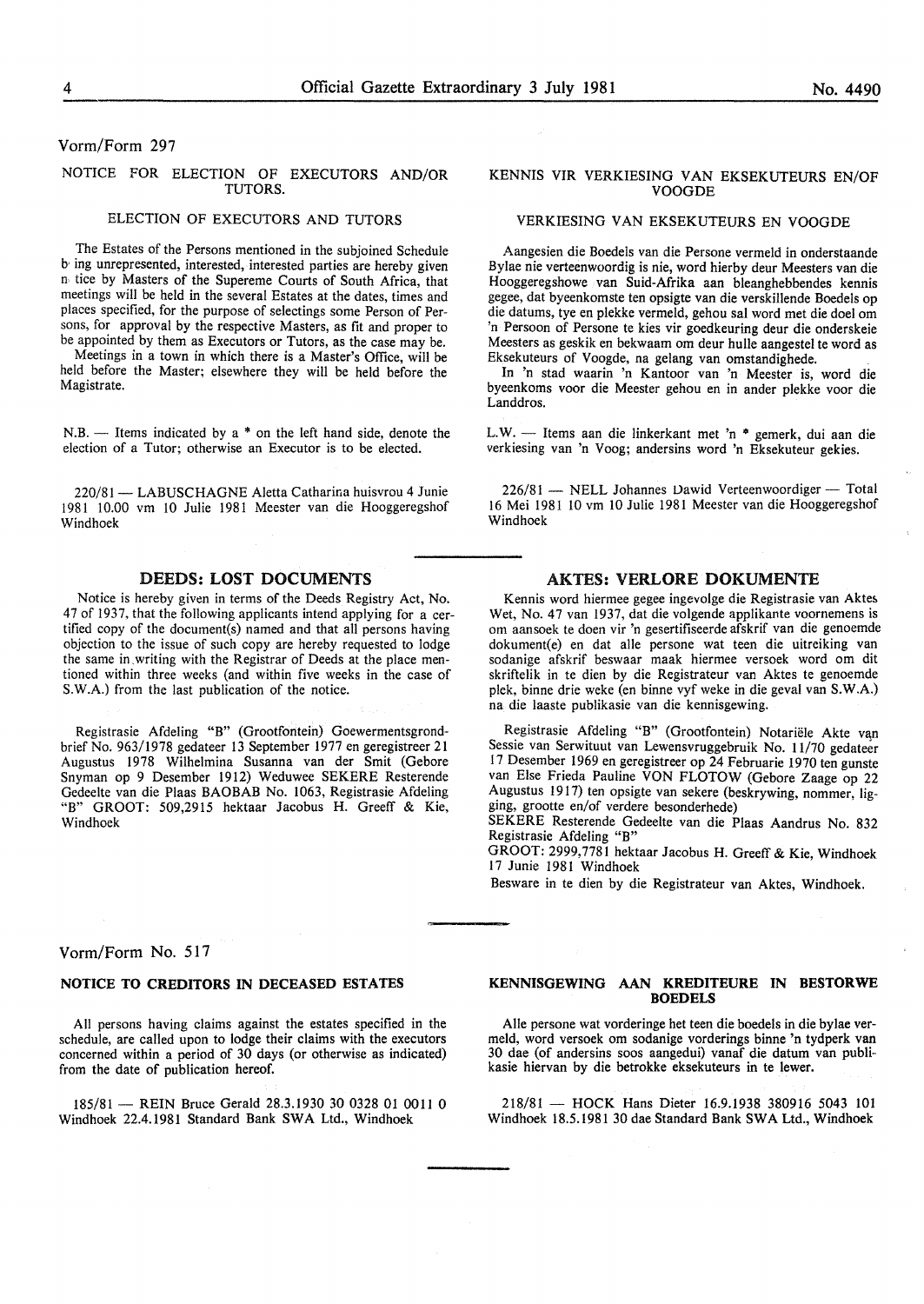Vorm/Form 519

#### LIQUIDATION AND DISTRIBUTION ACCOUNT IN DE-CEASED ESTATE LYING FOR INSPECTION

In terms of section 35 (5) of Act 66 of 1965 notice is hereby given that the liquidation and distribution account in the Estate specified in the Schedule will be open for the inspection of all persons interested therein for a period of 21 days fromt he date of publication hereof (or otherwise as indicated) at the offices of the Master of the Supreme Court and Magistrate, as stated.

Should no objection thereto be lodged with the Master during the specified period, the Executor will proceed to make payment in ac- cordance therewith.

> 182/81 - HUSSELMAN Johannes Adolf Hermanus 210813 0 I 0009 3 Uis Eerste en Finale Likwidasie en Distribusierekening 3.7.1981 Windhoek Khorixas Standard Bank SWA Ltd., Windhoek

#### CANCELLATION OF LOST MORTGAGE BOND

Notice is hereby given that

M. PUPKEWITZ & SONS (PROPRIETARY) LIMITED intends applying for the cancellation of Mortgage Bond No. 2073/1969, dated 19 November 1969, passed by JOHANNES CORNELIUS DE VOS (born on 5 November 1934) for the sum of R4925,98 plus R5 000,00 costs in favour of M. PUPKEWITZ & SONS (PROPRIETARY) LIMITED (Coy. No. 312/SWA)

Moartgaging as FIRST Mortgage

CERTAIN Erf No. 48 OTAVI TOWNSHIP SITUATE In the Municipality of Otavi Registration Division "B" MEASURING 2 087 (Two thousand Eighty-seven) Square metres

All persons having objection to the cancellation of the aforesaid bond are hereby requested to lodge the same in writing with the Registrar of Deeds, Windhoek within six weeks from the last publication hereof

Dated at WINDHOEK the 17 June 1981. MULLER & BRAND P.O. Box 2073 WINDHOEK 9000

#### BROOKSIDE INVESTMENTS (PROPRIETARY) LIMITED

TAKE NOTICE that at an Extraordinary General Meeting of Shareholders of the above company, duly convened and held at Johannesburg on the 3rd June, 1981, the following resolution was passed as a special resolution:

- 1. That special resolutions passed on 8th and 14th April, 1981 be rescinded;
- 2. (a) the company be placed in voluntary liquidation;
	- (b) application be made to the Master of the Supreme Court at Windhoek for the appointment of JOHN SIMPSON KIRKPATRICK of Seventh Floor, Allied Building, Kaiser Street, Windhoek, as liquidator of the company;
	- (c) the remuneration of the liquidator be determined at  $R1000$ ,-00.
	- (d) the liquidator be exempt from furnishing security for the carrying out of his duties;

#### LIKWIDASIE EN DISTRIBUSIEREKENING IN BESTORWE BOEDEL WAT TER INSAE LE

Ingevolge artikel 35 (5) van Wet 66 van 1965 word hierby kennis gegee dat die likwidasie- en distribusierekening in die Boedel in die Bylae vermeld in die kantore van die Meester van die Hooggeregshof en Landdros soos vermeld vir 'n tydperk van 21 dae vanaf die datum van publikasie hiervan (of andersins soos aangedui) ter insae sal lê vir alle persone wat daarby belang het.

Indien geen besware daarteen by die Meester binne die gemelde tydperk ingedien word nie, sal die eksekuteur tot uitbetaling daarvolgens oorgaan.

(e) the books and papers of the company be destroyed on the expiry of one year from the date on which the requirements of the Registrar of Companies and the Master of the Supreme Court have been complied with and the company's liquidation has been completed.

Dated at WINDHOEK this 24th day of June, 1981.

J. S. KIRKPATRICK Liquidator.

#### APPLICATION FOR LOST TITLE DEED

Notice is hereby given that I intend applying for a certified copy of Mortgage Bond No. 157/1976 made in favour of HEINZ ENDLER (Born on the 17th August, 1921) in respect of-

- CERTAIN Erf No. 879, Tsumeb Township (Extension No. 4);
- SITUATE in the Municipality of Tsumeb, Registration Division "B";
- MEASURING One Thousand Three Hundred and Eight Eight (1388) Square Metres;
- HELD BY KLAUS LANGENHORST (Born on the 28th February, 1937) under and by virtue of Deed of Transfer No. 12/1973 dated the 12th January, 1973.

All persons having objection to the issue of such copy are hereby required to lodge the same in writing with the Registrar of Deeds at Windhoek within five weeks from the last publication of this notice.

DATED at WINDHOEK, this 18th day of JUNE, 1981.

STERN & BARNARD 8th Floor Capital Centre, Hepworths Arcade, P.O. Box 452, WINDHOEK 9000